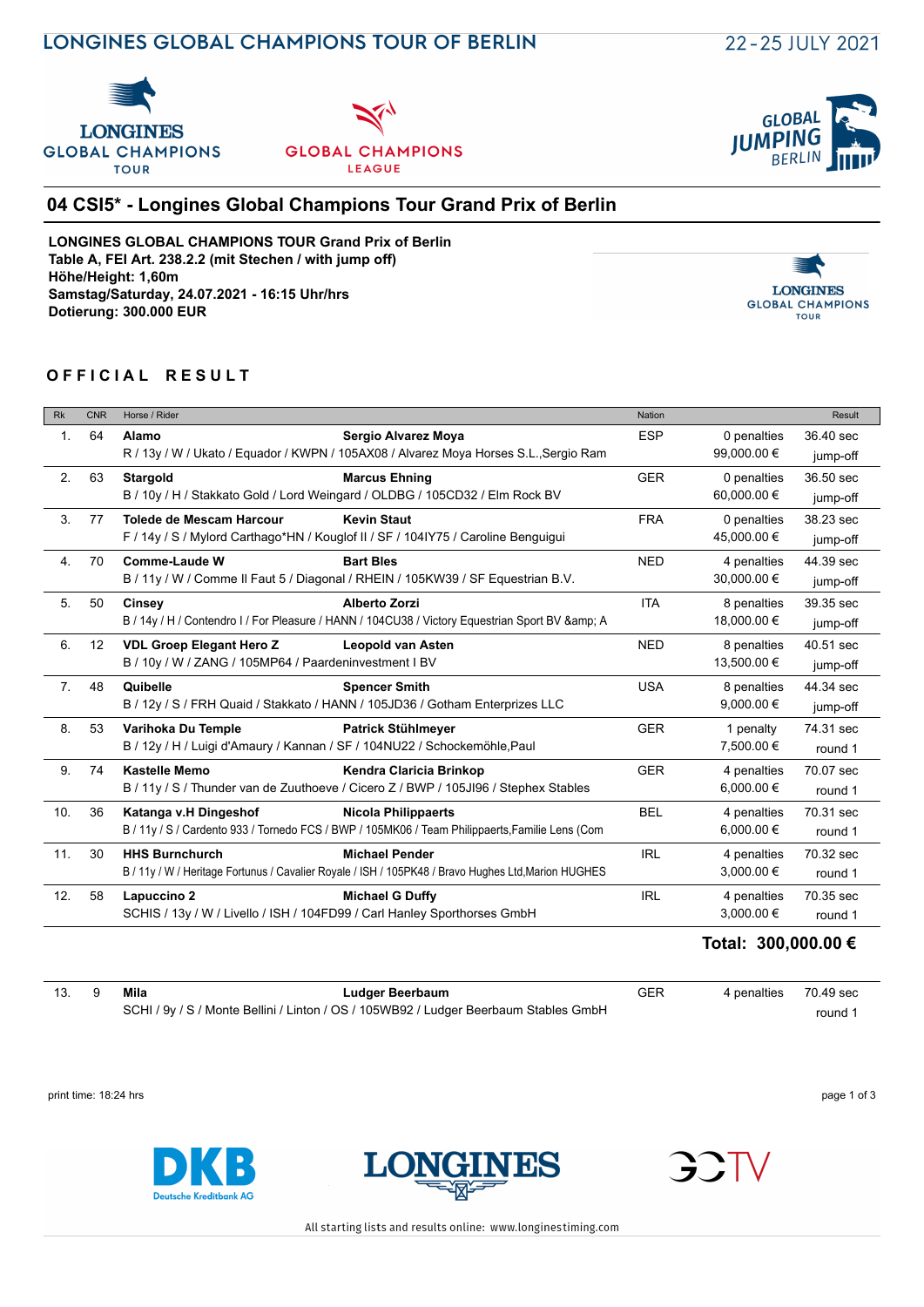## LONGINES GLOBAL CHAMPIONS TOUR OF BERLIN

# 22-25 JULY 2021



#### **GLOBAL CHAMPIONS** LEAGUE



|     |              | <b>TOUR</b>                                                                                                | <b>LEAGUE</b>                                                                                                                | $D$ $L$ $L$ $L$ $L$ $L$ $L$ |              | 21 I I I V           |
|-----|--------------|------------------------------------------------------------------------------------------------------------|------------------------------------------------------------------------------------------------------------------------------|-----------------------------|--------------|----------------------|
| 14. | $\mathbf{1}$ | Chacon 2                                                                                                   | <b>Eoin Mcmahon</b><br>B / 15y / W / Chacco-Blue / Aventyno / OS / 103NE32 / Madeleine Winter-Schulze                        | <b>IRL</b>                  | 4 penalties  | 70.74 sec<br>round 1 |
| 15. | 61           | Sangria du Coty                                                                                            | <b>Roger Yves Bost</b><br>B / 15y / S / Quaprice Bois Margot / Muguet du Manoir / SF / 103TM85 / Equiblue, Eurl Bosty Jump   | <b>FRA</b>                  | 4 penalties  | 71.25 sec<br>round 1 |
| 16. | 55           | Le Blue Diamond v.T Ruytershof                                                                             | <b>Olivier Philippaerts</b><br>B / 10y / H / Plot Blue / Diamant de Semilly / BWP / 105LF38 / JV Horses & Joris De Brabander | <b>BEL</b>                  | 4 penalties  | 71.55 sec<br>round 1 |
| 17. | 45           | Vivaldi Des Meneaux<br>B / 12y / W / Chippendale Z / Bamako / SF / 104VT84 / Valerie Cougouille            | <b>Olivier Robert</b>                                                                                                        | <b>FRA</b>                  | 4 penalties  | 71.76 sec<br>round 1 |
| 18. | 80           | Casquo Blue<br>B / 11y / W / Chacco-Blue / Carthago Z / OS / 105TV10 / Stall Zet                           | Douglas Lindelöw                                                                                                             | <b>SWE</b>                  | 4 penalties  | 73.77 sec<br>round 1 |
| 19. | 40           | <b>DSP Omerta Incipit</b><br>SCHI / 10y / S / Levisonn / Candillo / BAY / 1050D15 / Gruber, Karl           | <b>Maximilian Weishaupt</b>                                                                                                  | <b>GER</b>                  | 5 penalties  | 74.02 sec<br>round 1 |
| 20. | 20           | Quin                                                                                                       | Laura Klaphake<br>SCHI / 11y / H / Verdi (Q-Verdi) / Corrado / HOLST / 105CJ06 / Christian Glanemann, Simon Nizri            | <b>GER</b>                  | 5 penalties  | 75.06 sec<br>round 1 |
| 21. | 28           | Mandato van de Neerheide                                                                                   | Christian Ahlmann<br>F / 9y / W / Emerald van het Ruytershof / Pommeau du Heup / BWP / 105ZG00 / Isabell JAUß, Marion JAUß   | <b>GER</b>                  | 8 penalties  | 69.51 sec<br>round 1 |
| 22. | 21           | <b>EIC Coriolis Des Isles</b><br>F / 9y / W / Zandor / Tlaloc M / SF / 105XJ26 / MK Sportpferde Max Kühner | Max Kühner                                                                                                                   | <b>AUT</b>                  | 8 penalties  | 70.12 sec<br>round 1 |
| 23. | 57           | Kinky Boy van het Gildenhof                                                                                | <b>Frank Schuttert</b><br>F / 11y / W / Nabab de Reve / Darco / BWP / 105UD46 / Jos Lansink, Frank Schuttert                 | NED                         | 8 penalties  | 70.33 sec<br>round 1 |
| 24. | 35           | Winnetou de la Hamente Z                                                                                   | <b>Evelina Tovek</b><br>B / 11y / W / Winningmood / Socrate de Chivre / ZANG / 105HH20 / Susanne TOVEK                       | <b>SWE</b>                  | 8 penalties  | 70.48 sec<br>round 1 |
| 25. | 27           | Long John Silver 3                                                                                         | Jur Vrieling<br>SCHI / 9y / W / Lasino / San Patrignano Corrado / HOLST / 106SR26 / SF Equestrian B.V.                       | NED                         | 8 penalties  | 73.11 sec<br>round 1 |
| 26. | 73           | Vinci de Beaufour                                                                                          | Darragh Kenny<br>F / 12y / W / Diamant de Semilly / Heartbreaker / SF / 104QY26 / Vladimir Tuganov                           | <b>IRL</b>                  | 8 penalties  | 86.22 sec<br>round 1 |
| 27. | 67           | Kheros van't Hoogeinde                                                                                     | Rene Lopez Lizarazo<br>B / 11y / W / Echo van 'T Spieveld / Darco / BWP / 104QT85 / Bertrand Darier,Rene Lopez Lizarazo      | COL                         | 12 penalties | 71.54 sec<br>round 1 |
|     | 7            | <b>Hope Street</b><br>B / 12y / S / Casall / Quick Nick I / HOLST / 105GI02 / SPR Fund One                 | <b>Lucas Porter</b>                                                                                                          | <b>USA</b>                  |              | retired<br>round 1   |
|     | 25           | Conner                                                                                                     | <b>Teddy Vlock</b><br>SCHI / 12y / W / Cornado NRW / For Pleasure / WESTF / 105TT96 / Teddy Vlock, Vlock Show Stables LLC    | <b>ISR</b>                  |              | retired<br>round 1   |
|     | 85           | Wunschkind 19                                                                                              | Eric van der Vleuten<br>F / 15y / S / Casall / Caletto I / HOLST / 103MI55 / Marta ORTEGA PEREZ, Springstal van d            | <b>NED</b>                  |              | retired<br>round 1   |
|     | 11           | Gunder                                                                                                     | <b>Bassem Mohammed</b><br>B / 15y / W / Thunder v. Zuuthoeve / Randel Z / BWP / 103RV97 / Qatar Equestrian Federation        | QAT                         |              | retired<br>round 1   |
|     | 23           | Coronado<br>SCHI / 12y / W / Cassini I / Acord II / HOLST / 104HU88 / Francisco Pasquel                    | Nayel Nassar                                                                                                                 | EGY                         |              | retired<br>round 1   |
|     | 79           | Stakkatan                                                                                                  | Andrzej Oplatek<br>SCHI / 12y / W / Stakkatol / Kannan / OS / 105BU66 / Gospodarstwo Rolne Andrzej Oplatek                   | <b>POL</b>                  |              | retired<br>round 1   |

print time: 18:24 hrs page 2 of 3